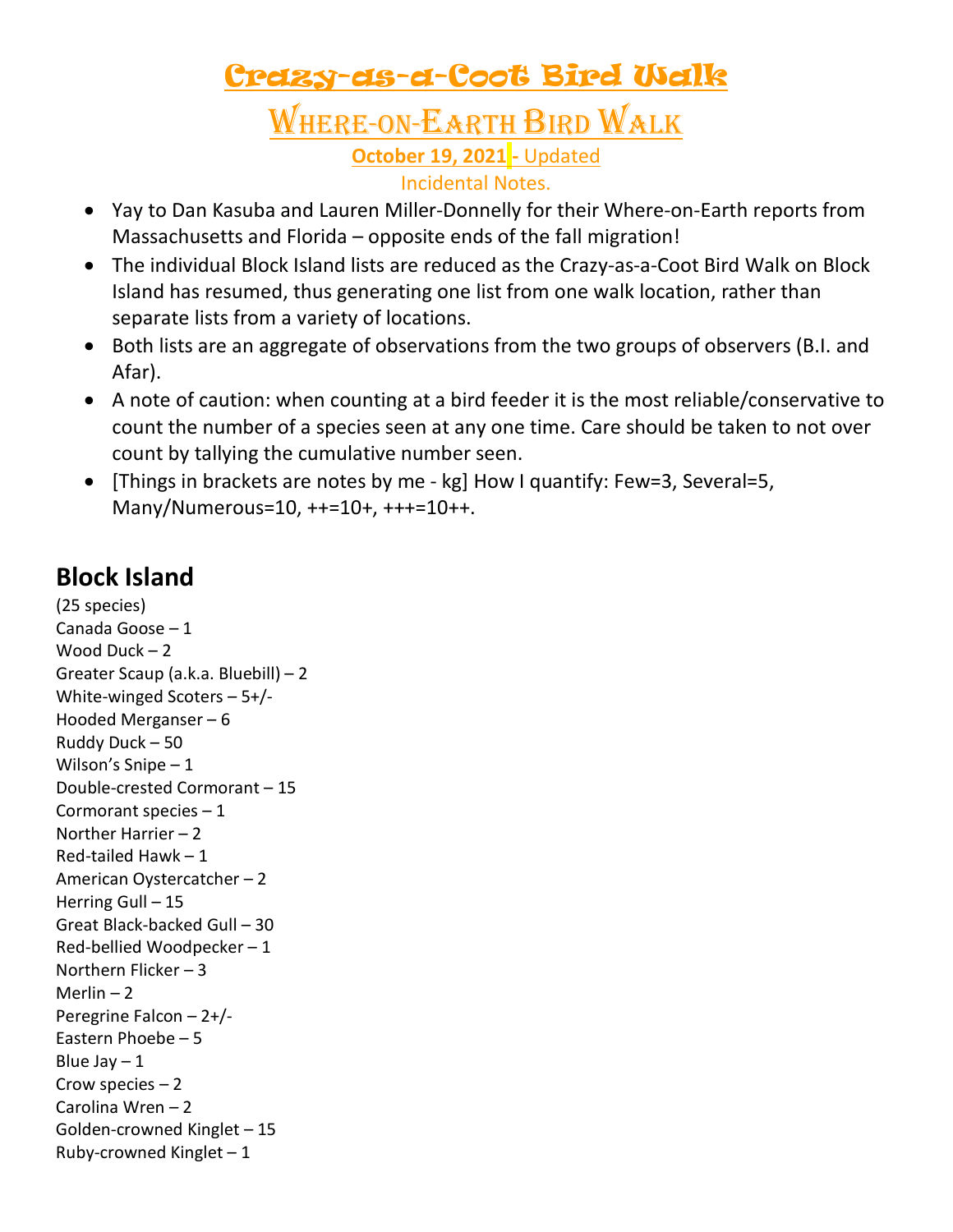American Robin – 1 Gray Catbird – 1 Warbler species – 10+/- Yellow Warbler – 1 Blackpoll Warbler – 1 Myrtle Warbler (Yellow-rumped Warbler) – 20+/- Song Sparrow – 15 Swamp Sparrow – 5 Slate-colored (Dark-eyed) Junco - 20 Eastern Meadowlark – 2 Common Grackle – 1

### **From Afar** Gooseberry Island, MA; Sarasota FL;

(57 species)  $Branch - 4$ Mute Swan – 1 Mallard  $-3$ Muscovy Duck – 3 Common Eider – 5 White-winged Scoter  $-1$ Red-breasted Merganser – 2 Common Loon – 1 Brown Pelican – 1 Double-crested Cormorant – 165 Great Blue Heron – 2 Little Blue Heron – 1 Great Egret – 1 Snowy Egret – 1 Yellow-crowned Night Heron - 1 Anhinga – 2 Wood Stork – 1 Turkey Vulture – 1 Black Vulture – 3 Osprey  $-3$ Cooper's Hawk – 1 Black-bellied Plover – 1 Sanderling  $-2$ Semipalmated Sandpiper – 4 Laughing Gull – 36 Herring Gull – 20 Great Black-backed Gull1 Tern species, large  $-1$ Eastern Screech Owl – 2 Belted Kingfisher – 2 Red-bellied Woodpecker – 6 Northern Flicker – 5 Eastern Phoebe – 5 Blue-headed Vireo – 2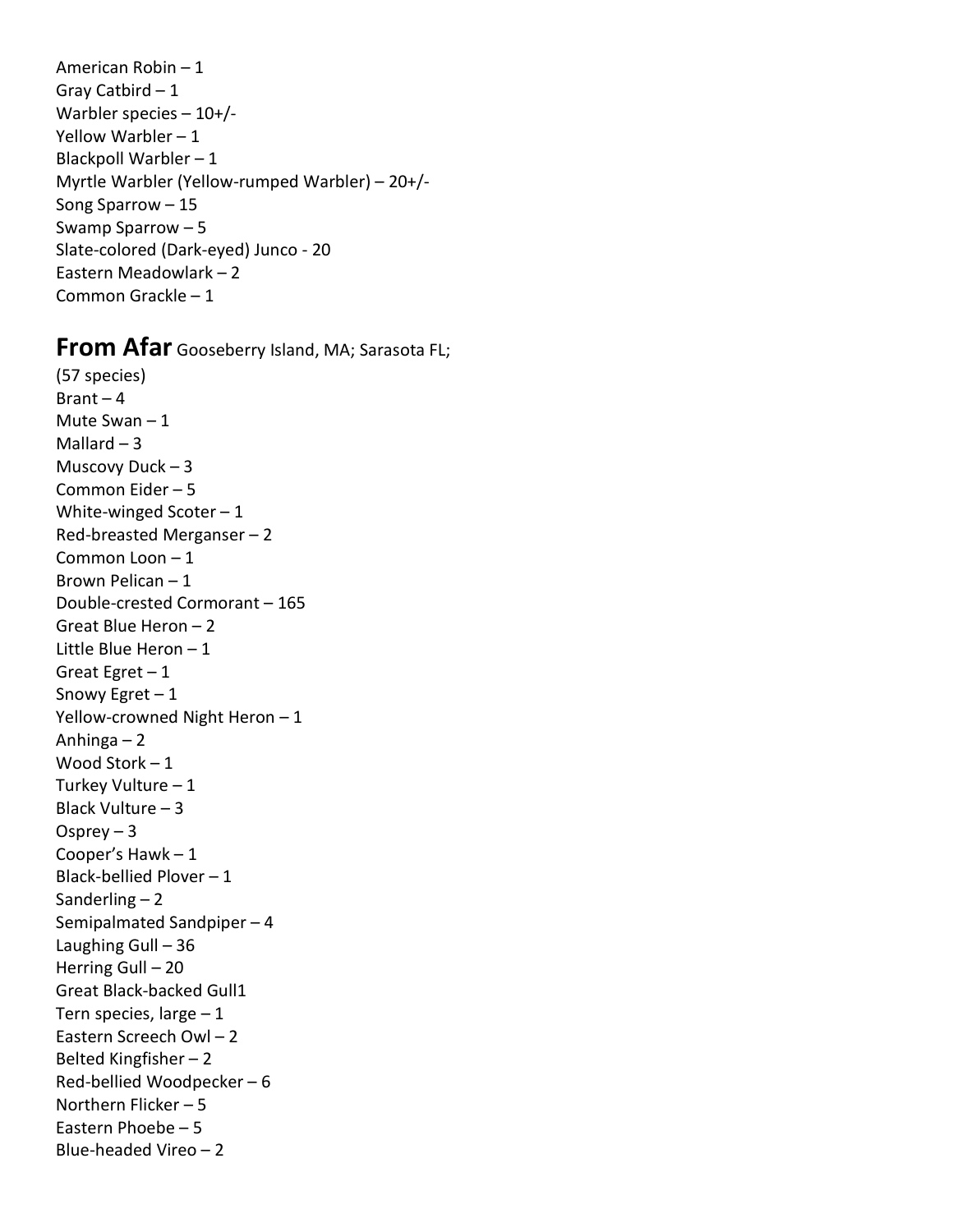Blue Jay  $-10$ American Crow – 10 Red-breasted Nuthatch – 1 House Wren – 1 Blue-gray Gnatcatcher – 2 Golden-crowned Kinglet – 4 Ruby-crowned Kinglet – 6 American Robin – 2 Gray Catbird – 2 Common Yellowthroat – 1 Palm Warbler – 2 Yellow-rumped (Myrtle) Warbler – 22 Warbler species (Parulidae sp.) – 12 Clay-colored Sparrow – 1 Field Sparrow – 1 Dark-eyed Junco (Slate-colored) – 30 White-throated Sparrow – 2 Savannah Sparrow – 1 Song Sparrow – 30 Northern Cardinal – 8 Red-winged Blackbird – 4 Boat-tailed Grackle – 2 House Sparrow – 18 Racoon – 1 $\circledcirc$ 

**Crazy-as-a-Coot Bird Walkers** eBird report: Sachem Pond & environs, Washington, Rhode Island, US. Oct 19, 2021 8:00 AM - 9:30 AM. Protocol: Traveling 1.0 mile(s). Checklist Comments: Very windy from the NW and cool. Participants: Heather Hatfield, Ginny Campbell, Nigel Grindley & Cathy Joyce, Mena Hautau, Amy Keeler, Nancy Porter & Dick Plumb, Susan Matheke, Susan & Keith Stover, Briggs Whiteford, Kim Gaffett was missing. Walk area included scanning Sachem Pond, walking the Golden Grove Rd. including paths in USFWS land, and then onto the Clay Head Trail path. 23 species (+2 other taxa): Canada Goose 1, Ruddy Duck 50, Herring Gull 15, Great Blackbacked Gull 30, Double-crested Cormorant 15, cormorant sp. 1, Northern Harrier 2, Red-bellied Woodpecker 1, Northern Flicker 3, Merlin 2, Eastern Phoebe 5, Blue Jay 1, crow sp. 2, Ruby-crowned Kinglet 1, Golden-crowned Kinglet 15, Carolina Wren 2, Gray Catbird 1, American Robin 1, Dark-eyed Junco 20, Song Sparrow 15, Swamp Sparrow 5, Common Grackle 1, Yellow Warbler 1 (It is very late for this species. However, it is a breeding bird in this area and is well known to the observers.), Blackpoll Warbler 1, Yellow-rumped Warbler 10

**Chris Blane –** 10/20/21: Male and female bluebill in the Georgian swamp, 1 Wilson's snipe at Duponts ( in a field!) 2 meadowlark here, 1 immature redtail at duPonts. And later in the day on Corn Neck Rd. near the marsh: Hooded Mergansers (6) and Wood Ducks

**Dan Kasuba** – Hi Kim, Hope you had a good summer. I know the fall weather has been spectacular up North. I've settled into my new place in Sarasota, discovered some nice nature preserves. Take care and as always thanks for your efforts keeping this a fun activity!

10/19/21- Ted Sperling Nature Park S Lido Key [Sarasota]Florida 8-9:30 AM

1 GBH, 1 yellow crowned night heron, 1 snowy egret,1 little blue heron, 2 cat birds, 2 blue gray gnat catchers, 1 great egret, 2 ospreys, 2 king fishers, 5 cardinals, 1 brown pelican, 1 large tern[unidentified]

Red Bug Slough Nature persevere, Sarasota 10-11 am, 10/19/21- 1 wood stork,1 Cooper's hawk, 2 palm warblers, 1 GBH, 2 anhingas, 3 Muscovy and 3 Mallard ducks,

3 black and 1 turkey vulture, many blue jays and American crows, 2 boat tailed grackles, 4 red bellied woodpeckers and 1 raccoon. I am also lucky to have a pair of Eastern screech owls that roost in my yard !